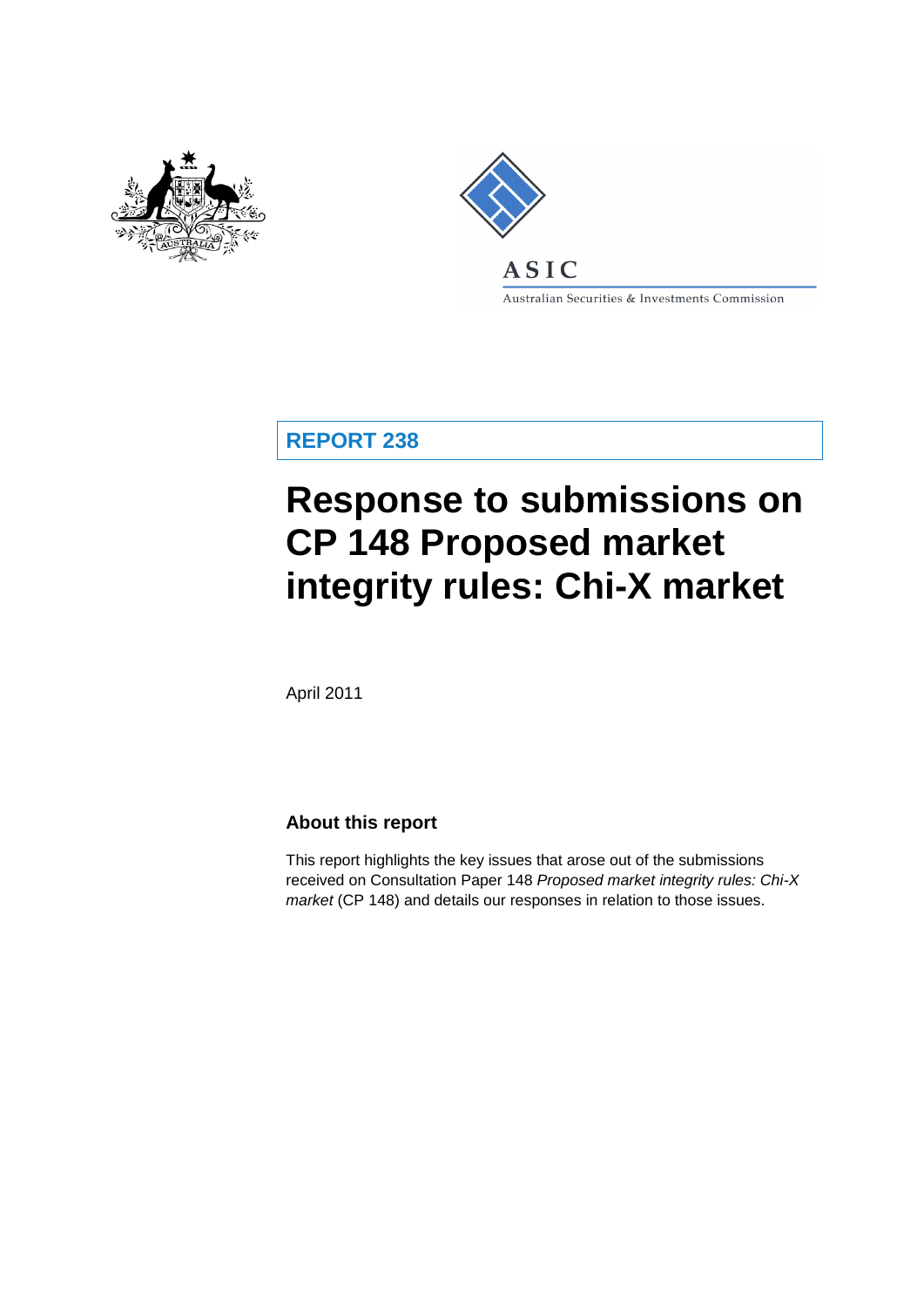#### **About ASIC regulatory documents**

In administering legislation ASIC issues the following types of regulatory documents.

**Consultation papers**: seek feedback from stakeholders on matters ASIC is considering, such as proposed relief or proposed regulatory guidance.

**Regulatory guides**: give guidance to regulated entities by:

- explaining when and how ASIC will exercise specific powers under legislation (primarily the Corporations Act)
- explaining how ASIC interprets the law
- describing the principles underlying ASIC's approach
- giving practical guidance (e.g. describing the steps of a process such as applying for a licence or giving practical examples of how regulated entities may decide to meet their obligations).

**Information sheets**: provide concise guidance on a specific process or compliance issue or an overview of detailed guidance.

**Reports**: describe ASIC compliance or relief activity or the results of a research project.

#### **Disclaimer**

This report does not constitute legal advice. We encourage you to seek your own professional advice to find out how the Corporations Act and other applicable laws apply to you, as it is your responsibility to determine your obligations.

This report does not contain ASIC policy. Please see Regulatory Guide 224 *Guidance on ASIC market integrity rules for the Chi-X market* (RG 224).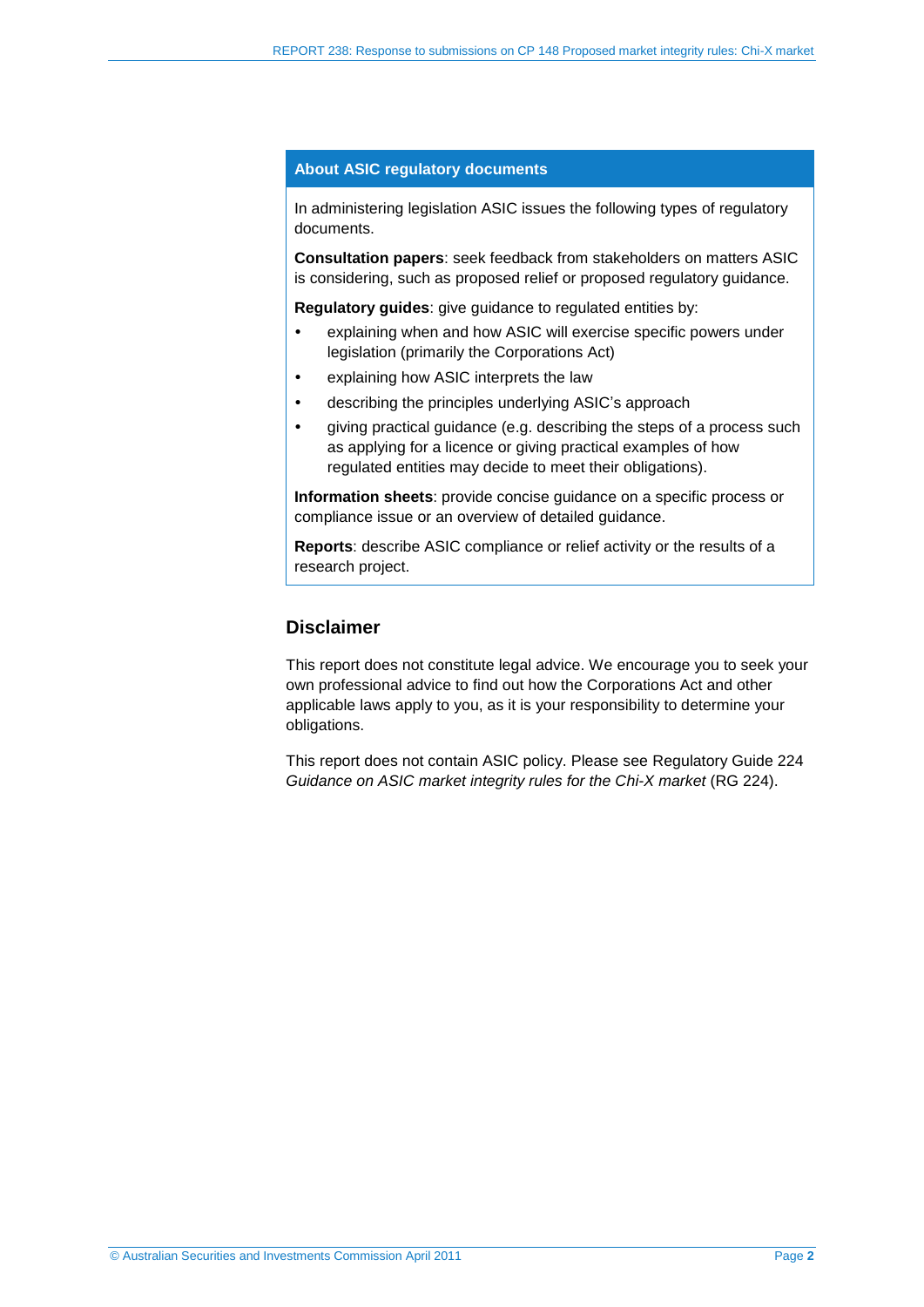## **Contents**

| A |                                                                     |  |
|---|---------------------------------------------------------------------|--|
| В |                                                                     |  |
|   | Our approach to making market integrity rules for the Chi-X market6 |  |
|   |                                                                     |  |
|   | Interpretation of the market integrity rules for the Chi-X market8  |  |
|   | Guidance for participants of both the Chi-X market and ASX market8  |  |
|   |                                                                     |  |
|   |                                                                     |  |
|   | Appendix: List of non-confidential respondents 11                   |  |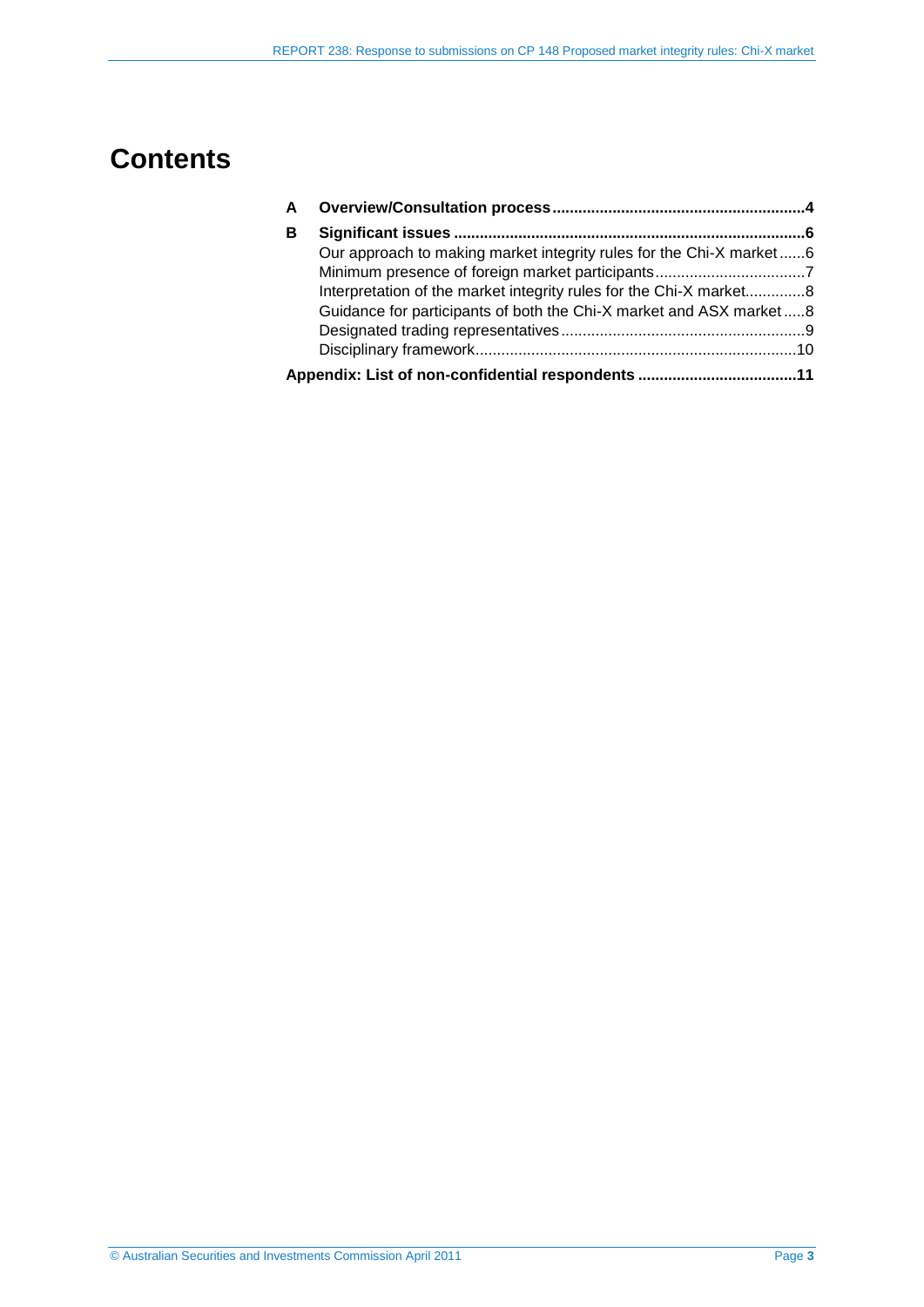## <span id="page-3-0"></span>**A Overview/Consultation process**

- 1 In Consultation Paper 148 *Proposed market integrity rules: Chi-X market*  (CP 148), we sought feedback on our proposals for new market integrity rules specifically for the Chi-X Australia Pty Ltd (Chi-X) market, subject to final approval of Chi-X's Australian market licence application. These proposals are separate from the new market integrity rules for the introduction of market competition: see ASIC Market Integrity Rules (Competition in Exchange Markets) 2011.
- 2 CP 148 set out our approach in developing the market integrity rules for the Chi-X market and how we propose they would apply to market participants who also need to comply with the ASIC Market Integrity Rules (ASX Market) 2010.
- 3 CP 148 dealt with, among other things:
	- (a) minimum presence requirements on foreign market participants who trade on their own behalf;
	- (b) the interpretation of the market integrity rules for the Chi-X market;
	- (c) general guiding principles on how to comply with the market integrity rules for participants of both the ASX market and the Chi-X market where there are duplicate obligations;
	- (d) designated trading representatives (DTRs) for the Chi-X market; and
	- (e) the disciplinary framework for breaches of the market integrity rules for the Chi-X market.
- 4 This report highlights the key issues that arose out of the submissions received to CP 148 and our responses to those issues.
- 5 This report is not meant to be a comprehensive summary of all responses received. It is also not meant to be a detailed report on every question from CP 148. We have limited this report to the key issues.
- 6 This report should be read in conjunction with Regulatory Guide 224 *Guidance on ASIC market integrity rules for the Chi-X market* (RG 224). The regulatory guide gives guidance on how market operators and market participants can comply with their obligations under the ASIC Market Integrity Rules (Chi-X Australia Market) 2011. The operation of the ASIC Market Integrity Rules (Chi-X) is subject to final approval of Chi-X's Australian market licence application and the commencement of the Chi-X market.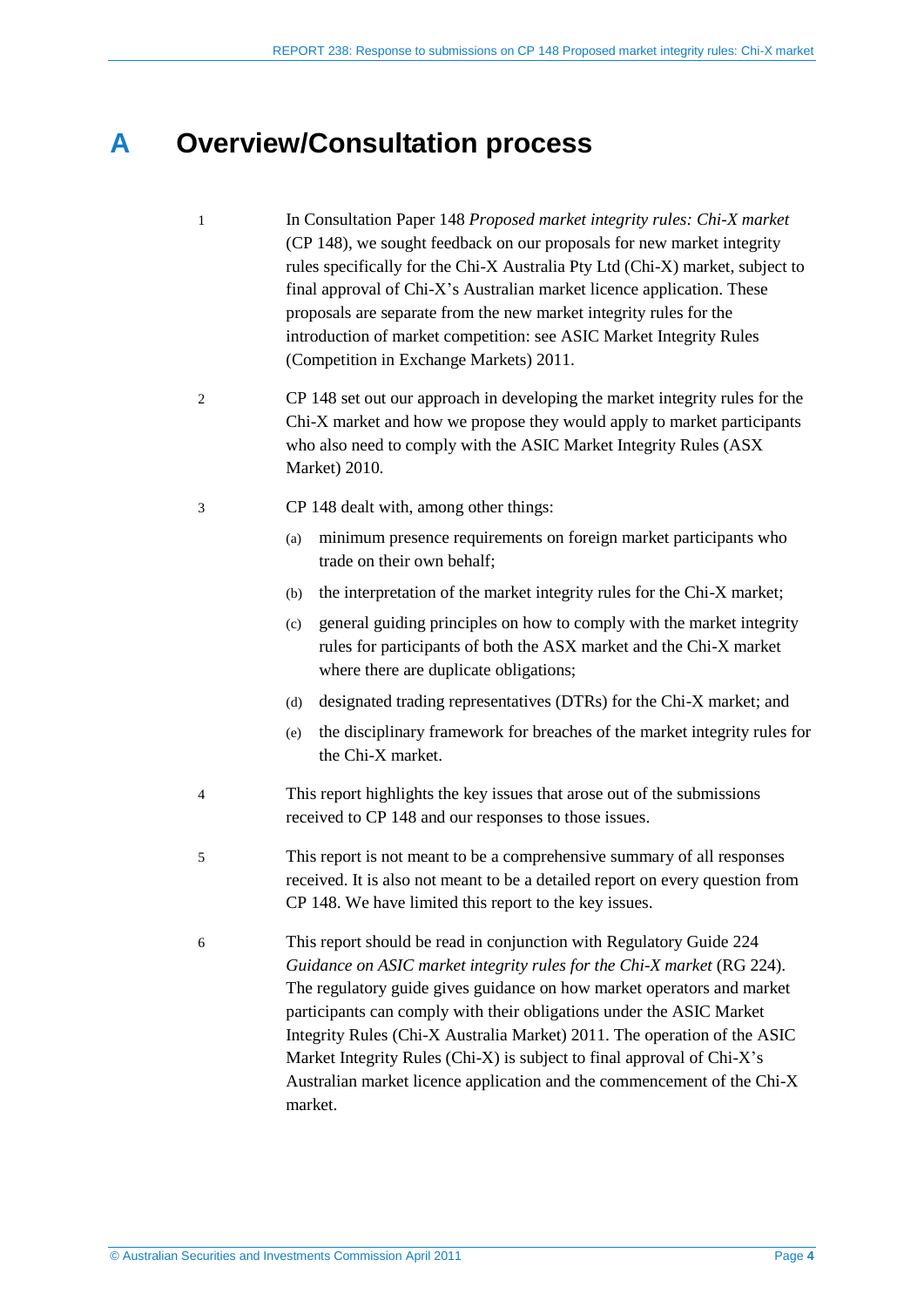For a list of the non-confidential respondents to CP 148, see the Appendix. Copies of the submissions are on the ASIC website at [www.asic.gov.au/cp](http://www.asic.gov.au/cp) under CP 148.

### **Responses to consultation**

- 7 We received seven written submissions to CP 148 from retail and institutional brokers, industry associations and technology firms. We are grateful to respondents for taking the time to send us their comments.
- 8 The majority of submissions were supportive of our proposal to model the market integrity rules for the Chi-X market on the existing market integrity rules for the ASX market. Respondents also generally agreed with our approach to the interpretation of and requirements for compliance with the market integrity rules for the Chi-X market, aimed at minimising duplication of obligations.
- 9 However, most submissions supported the creation of a harmonised set of market integrity rules to apply to all like markets, rather than maintaining separate rulebooks, as the optimal approach in the medium term.
- 10 A number of submissions also requested that further specific guidance be provided by ASIC on how participants of both the Chi-X market and the ASX market will comply with equivalent market integrity rules for these markets.
- 11 We have refined some of the proposed guidance in CP 148 and draft market integrity rules to take into account the feedback in the submissions we received. Our final guidance on the ASIC Market Integrity Rules (Chi-X) is in RG 224.

Note: Throughout this guide, we use 'ASIC Market Integrity Rules (Chi-X)' to refer to the ASIC Market Integrity Rules (Chi-X Australia Market) 2011 and 'ASIC Market Integrity Rules (ASX)' to refer to the ASIC Market Integrity Rules (ASX Market) 2010.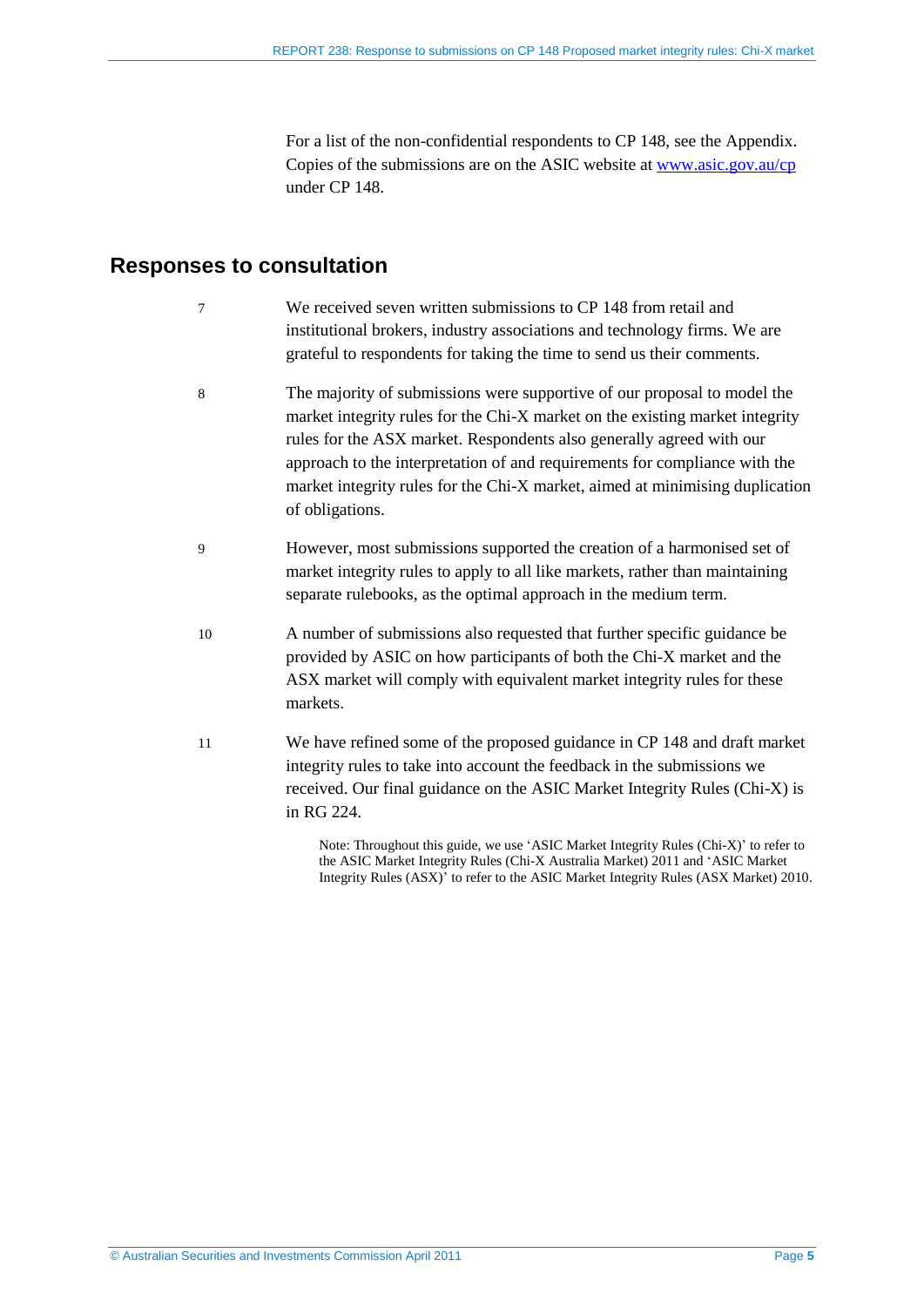## <span id="page-5-0"></span>**B Significant issues**

#### **Key points**

Respondents to CP 148 were generally supportive of our proposals to:

- create a separate set of market integrity rules specifically for the Chi-X market in the short term, and then to create a harmonised set of market integrity rules in the medium term to apply to all like markets;
- set minimum presence requirements for foreign market participants;
- consistently apply guidelines across the market integrity rules for both the Chi-X market and the ASX market;
- apply guiding principles for market participants of both the Chi-X market and the ASX market, although a number of respondents asked that more specific and detailed guidance be provided;
- model the market integrity rules on designated trading representatives (DTRs) for the Chi-X market on the relevant market integrity rules for the ASX market; and
- apply the same disciplinary framework to breaches of the market integrity rules for the Chi-X market as the Markets Disciplinary Panel (MDP) does to breaches of the market integrity rules for the ASX market; however, some respondents submitted that, where breaches of two equivalent rules occur as a result of a single course of conduct, the maximum penalty payable should not exceed the maximum payable for a single breach.

## <span id="page-5-1"></span>**Our approach to making market integrity rules for the Chi-X market**

- 12 In CP 148 we proposed an approach to making market integrity rules for the Chi-X market based on modelling the rules, as far as possible, on the ASIC Market Integrity Rules (ASX), which were in turn adopted from the longstanding ASX Market Rules (now superseded). The main consideration underlying this approach was that the same conduct in relation to the same equity market products should be treated in the same manner in both sets of market integrity rules.
- 13 The majority of respondents agreed with our approach of creating a set of market integrity rules specifically for the Chi-X market. In taking this view, respondents took into consideration our timetable for the introduction of market competition. However, most supported the creation of a harmonised set of market integrity rules to apply to all like markets as the optimal approach in the medium term.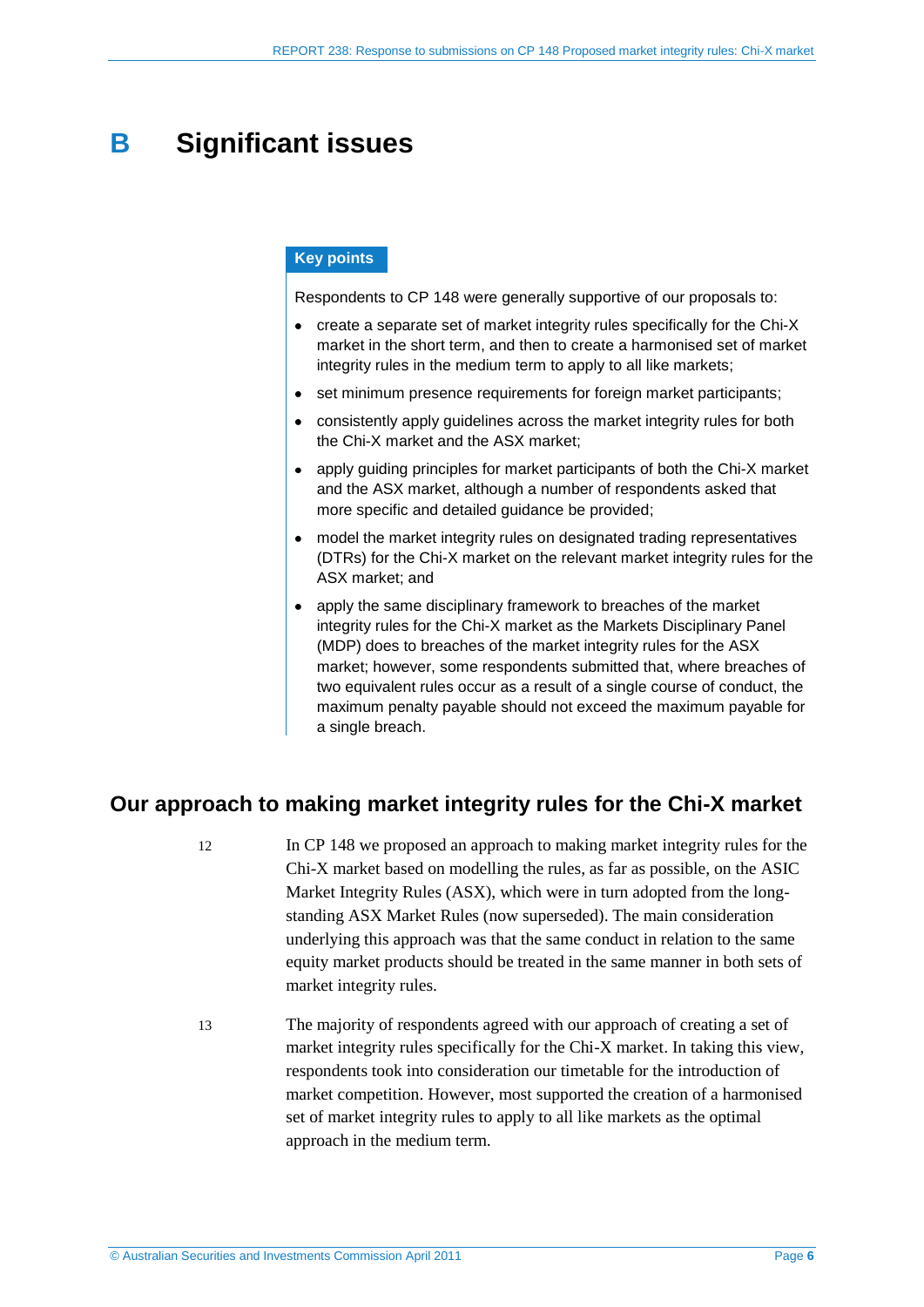14 In the meantime, respondents agree that the market integrity rules for the Chi-X market and the ASX market should be as consistent as possible in their drafting and interpretation.

#### *ASIC's response*

Consistent with previous statements in Consultation Paper 131 *Proposed ASIC market integrity rules: ASX and SFE markets*  (CP 131), our intention remains to review at a later time the market integrity rules for the ASX market and the Chi-X market with a view to conducting a harmonisation exercise so that only one set of ASIC market integrity rules applies to all like markets. This harmonisation exercise will be the subject of further consultation.

### <span id="page-6-0"></span>**Minimum presence of foreign market participants**

- 15 In CP 148, we discussed the inclusion of market integrity rules of minimum requirements of presence to apply to foreign market participants who only trade on their own account (and are not required to hold an Australian financial services (AFS) licence) to facilitate enforcement actions in Australia.
- 16 We described a number of potential requirements and also indicated our expectation that similar proposed standards would need to be included in the market integrity rules for the ASX market.
- 17 Submissions suggested that, in setting those requirements, we should aim at ensuring a level playing field for market participants, while not precluding potential foreign market participants from entering the Australian market. Respondents also suggested that we should consider the reach of these requirements in relation to ASIC disciplinary decisions and the obligations of foreign market participants to other participants.

#### *ASIC's response*

We will continue to consult with industry on this subject during 2011 with a view to settling rules consistent across equity markets later in 2011.

As stated in CP 148, our intention is that market integrity rules setting minimum presence requirements will be consistent with our current minimum presence requirements for foreign wholesale financial services providers.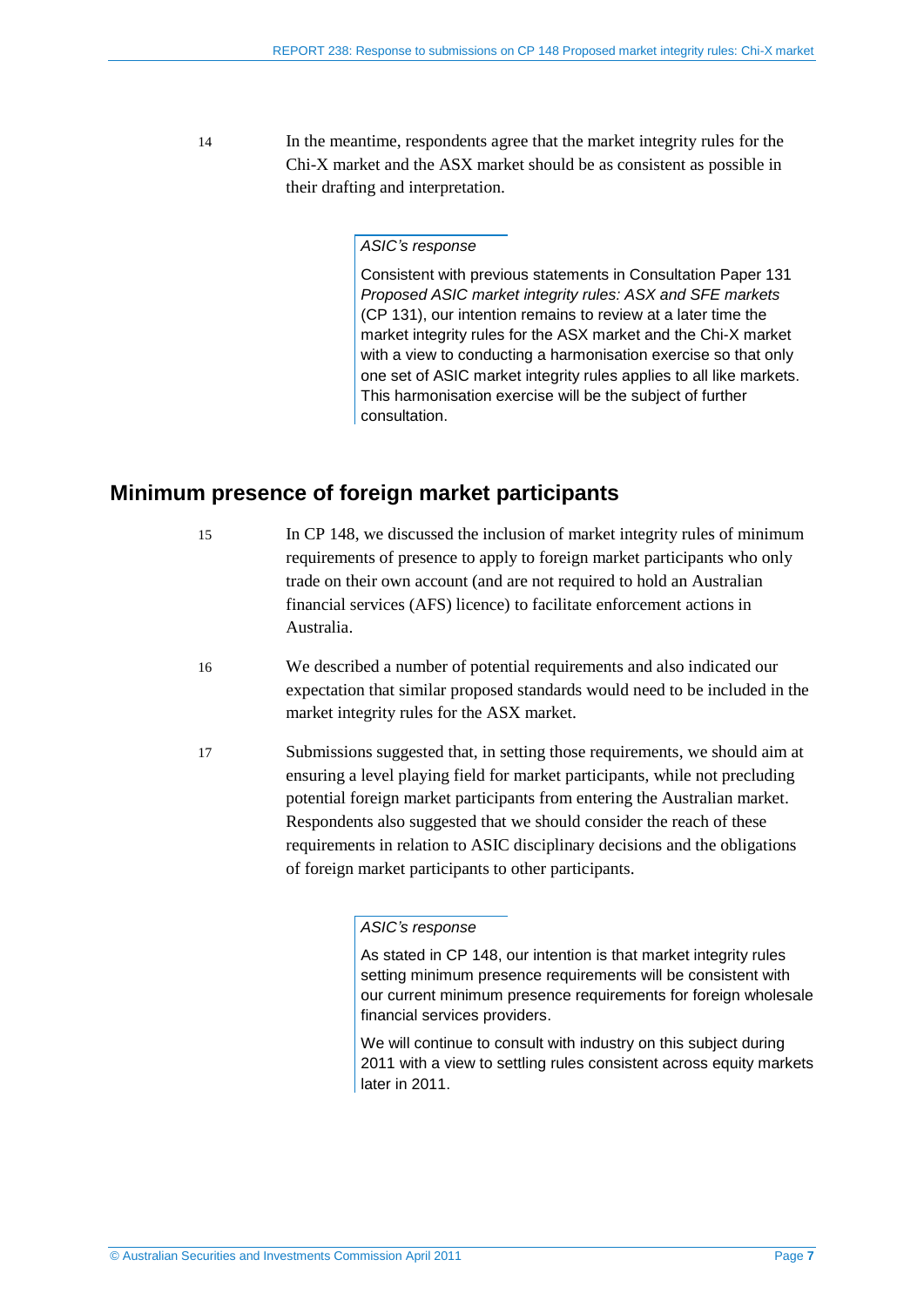## <span id="page-7-0"></span>**Interpretation of the market integrity rules for the Chi-X market**

- 18 In CP 148, we proposed to interpret the market integrity rules for the Chi-X market in a manner that is consistent with our guidance for the equivalent market integrity rules for the ASX market. We also indicated our intention that this approach be reflected in specific guidance on market integrity rules for the Chi-X market.
- 19 This means that, to the extent that the market integrity rules for the ASX market have been reflected in an equivalent market integrity rule for the Chi-X market, RG 214 and the pre-existing ASX guidance notes will also serve as guidance on how to comply with the ASIC market integrity rules for the Chi-X market.
- 20 There was general support among respondents for the consistent application of guidelines across the market integrity rules for both the Chi-X market and the ASX market.

#### *ASIC's response*

In RG 224, we have provided guidance on how market participants can comply with their obligations under the ASIC Market Integrity Rules (Chi-X). We have aimed to ensure there is consistency across the market integrity framework.

We have recently issued Consultation Paper 152 *ASIC's conversion of ASX and SFE guidance: General operational obligations* (CP 152), which explains our process for converting pre-existing ASX guidance, where relevant, into ASIC guidance.

## <span id="page-7-1"></span>**Guidance for participants of both the Chi-X market and ASX market**

- 21 In CP 148, we provided general guiding principles for market participants who will participate in trading on both the Chi-X market and the ASX market, and considered 'grandfathering' obligations where market participants have already complied with obligations in the ASIC Market Integrity Rules (ASX).
- 22 While most submissions agreed with the principles in CP 148, a number of respondents pointed out that more detailed and specific guidance could be provided in this area to reduce interpretation risk and give market participants certainty in relation to compliance with equivalent rules applying to both the Chi-X market and the ASX market.

#### *ASIC's response*

In RG 224 we have provided a table containing a number of guiding principles on how to comply with equivalent obligations in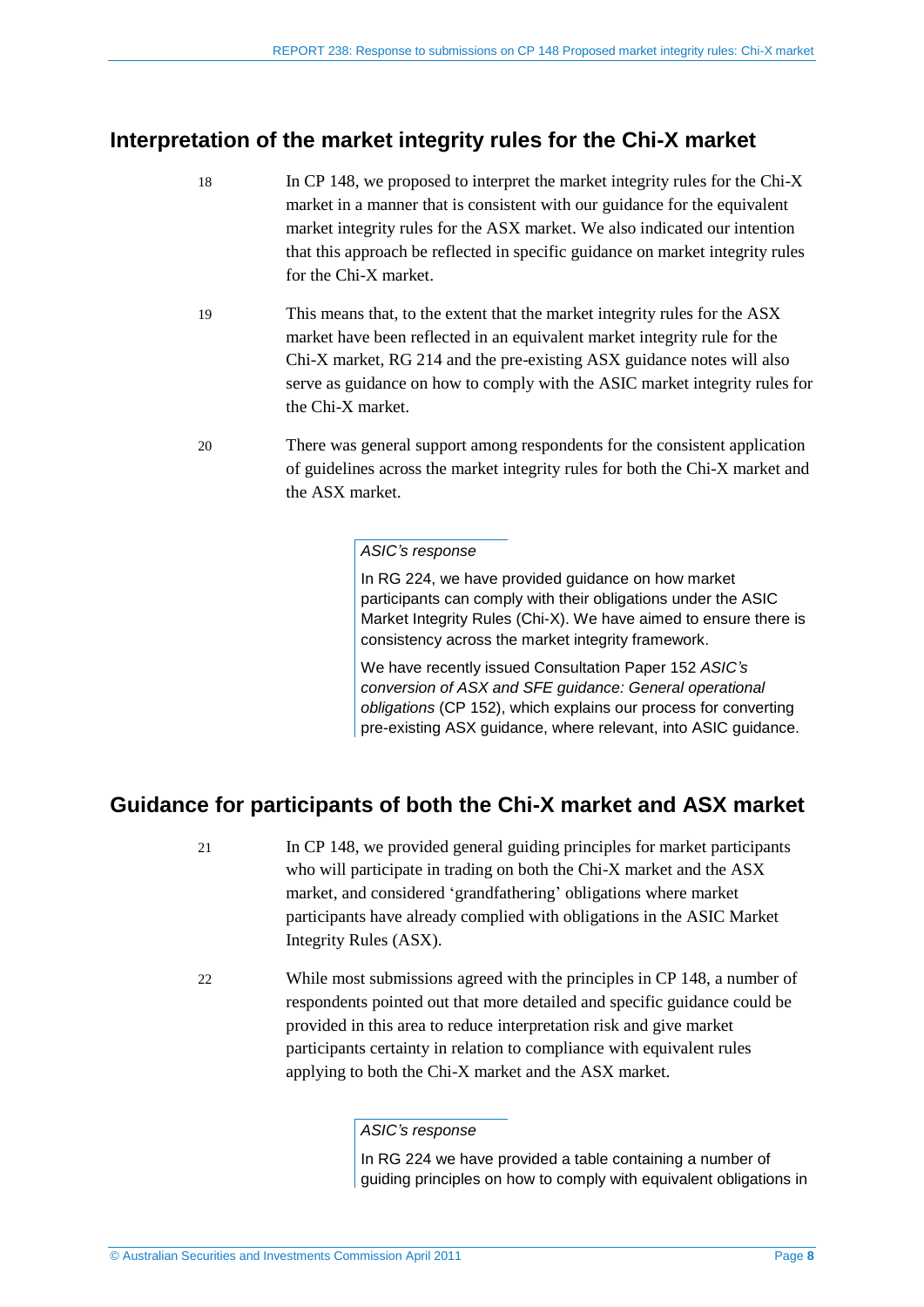the ASIC Market Integrity Rules (Chi-X) and the ASIC Market Integrity Rules (ASX), together with examples where these principles apply and the requirements on market participants, with specific exceptions.

We believe RG 224 contains sufficient guidance in relation to this area. We will continue to liaise with industry on any emerging issues.

### <span id="page-8-0"></span>**Designated trading representatives**

- 23 In CP 148, we proposed market integrity rules for the Chi-X market on designated trading representatives (DTRs) modelled on the relevant market integrity rules for the ASX market. Under these rules, all trading by a market participant must be carried out either by DTRs or in accordance with the automated order processing (AOP) requirements.
- 24 We also said that a market participant that has structured its operations so that all trading is conducted under AOP requirements will still need to appoint at least one DTR, who will be in charge of supervising the trading activities of the participant.
- 25 Submissions generally agreed with our approach. However, questions were raised about how participants would comply with the suitability requirement for DTRs in the absence of standardised DTR training and order entry systems.

#### *ASIC's response*

While we do not require DTRs to be registered with Chi-X or to pass an examination in order to become a DTR, a market participant is required under the ASIC Market Integrity Rules (Chi-X) to ensure that DTRs are sufficiently trained and have adequate experience, training and competency. If a participant wants to nominate an existing DTR as DTR in relation to the Chi-X market, it will need to ensure that the DTR is sufficiently trained specifically in relation to the Chi-X market, as the rules and operational requirements of the Chi-X market and the ASX market may differ.

In RG 224, we provide further guidance on how market participants should determine how they will meet the DTR requirements.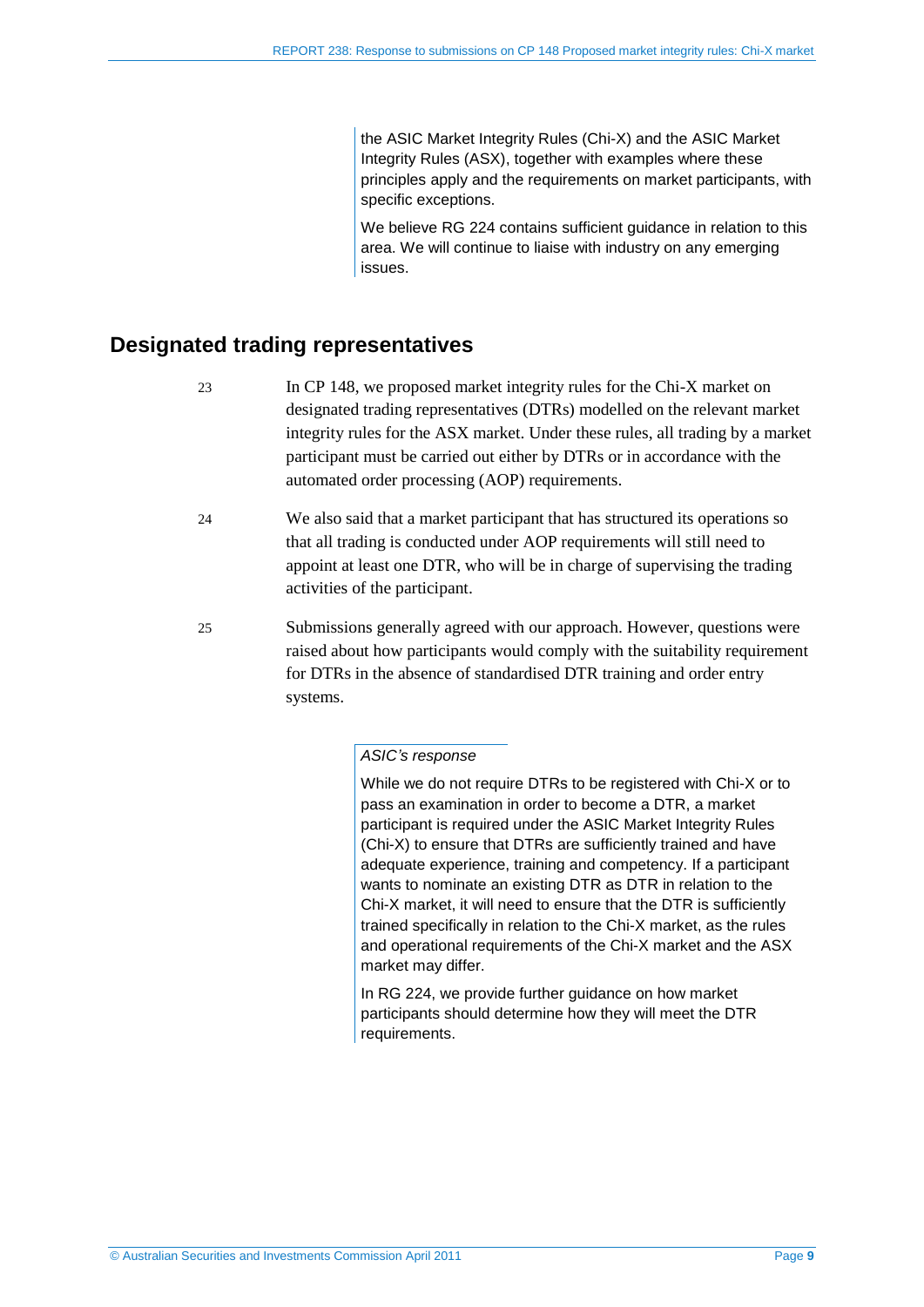## <span id="page-9-0"></span>**Disciplinary framework**

- 26 In CP 148, we proposed that Regulatory Guide 216 *Markets Disciplinary Panel* (RG 216) would apply to breaches of the market integrity rules for the Chi-X market. We also proposed to make the penalty amounts for breaches of the market integrity rules for the Chi-X market the same as those for breaches of the market integrity rules for the ASX market.
- 27 We proposed that, where breaches of both sets of rules occur as a result of a single course of conduct by the market participant, the MDP would have the ability to have regard to the totality of the conduct and determine a penalty amount that would correspond to a single breach. We also said that, in the same way, the MDP may decide to apply separate penalties for breaches arising from a single course of conduct which, in total, exceed the maximum penalty payable for a single breach of each market integrity rule.
- 28 A number of respondents expressed a view that, where breaches of two equivalent rules occur as a result of a single course of conduct by the market participant, it would not be appropriate for the MDP to decide to apply separate penalties which, in total, exceed the maximum penalty payable for a single breach of each market integrity rule.

#### *ASIC's response*

Where breaches of two equivalent rules are the result of a single course of conduct by the market participant, our approach will generally be to seek penalties on the basis that there has been a single breach.

If the MDP finds that there have been two breaches, it may either apply separate penalties for each breach or an overall penalty for both breaches. In either case, the MDP will seek to ensure that the final penalty (whether it is an aggregate of separate amounts or an overall amount) is just and appropriate, and not excessive, having regard to the totality of the conduct. This is consistent with RG 216 in relation to multiple breaches of the same rule: see especially RG 216.125. The penalties that are applied for any particular course of conduct should not generally increase merely because there are multiple applicable rules applicable to that conduct.